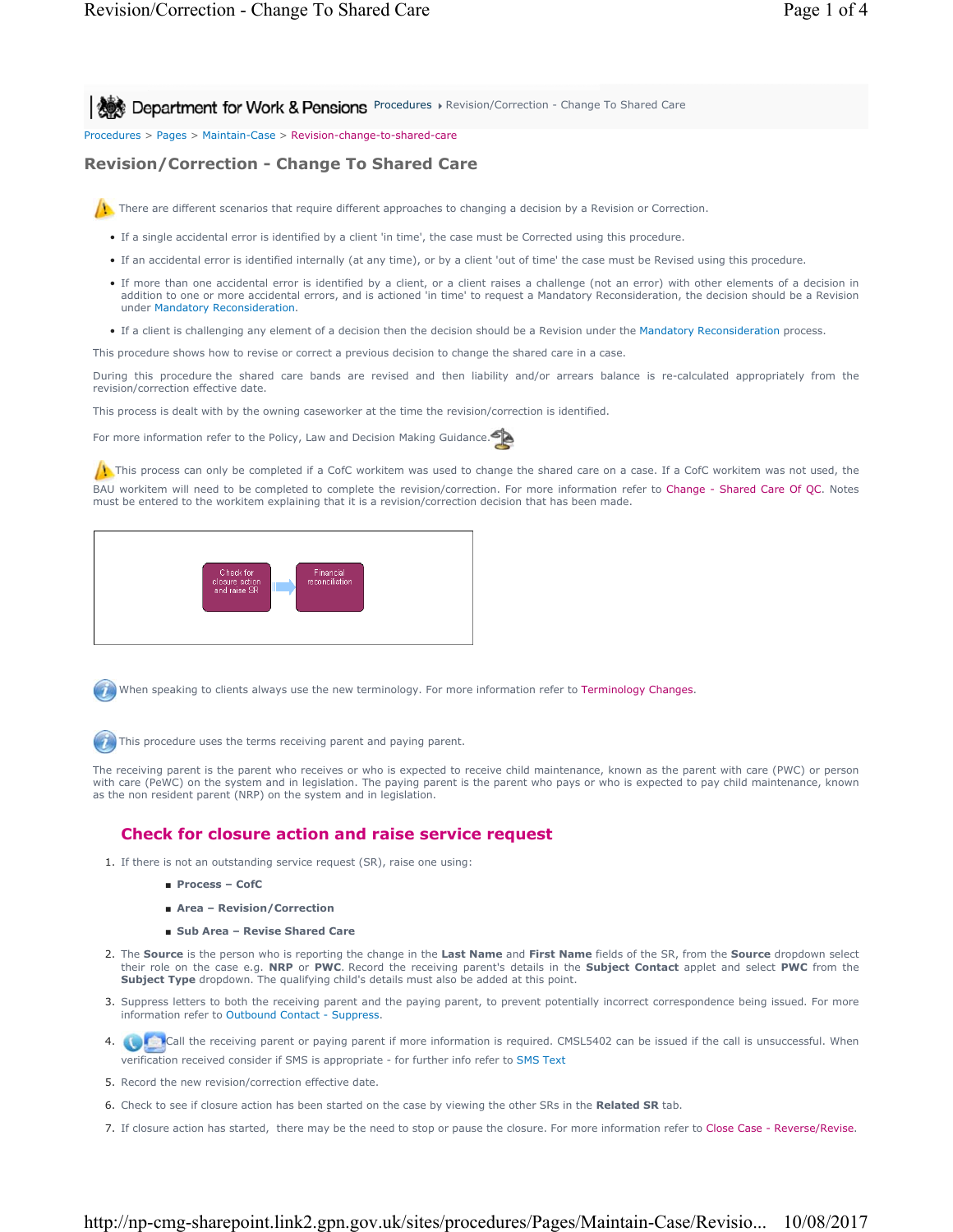Stopping closure will be used when revising the shared care status and the closure is no longer appropriate. Pause will be used when revising the effective date and the closure will continue after the revision/correction is complete.

8. Select the Shared Care Band from History mvg button or tick the Revise Current Active Band box if revising the last shared care decision to be revised. Complete all the relevant **Shared Care Details** fields in the SR.

In the **Exceptional Weeks Without NRP** field, enter the value as zero. A subsequent system release will remove this field.

- 9. Update the **SR Status** to **In Progress**.
- 10. Record the reason for the revision/correction in the Shared Care SR Notes field, ensuring who reported the error is recorded and whether it was a revision or correction.
- 11. Enter the appropriate response in the Apply To All QC's dropdown. If the same decision applies to all QCs enter a Y for yes, if it only applies to one or some of the QCs enter an **N** for no.
- 12. Team leader (TL) approval is required in order to progress the case. Update the **Notes** of the SR giving reasons for the revision/correction request, set the **Status** to **Pending Approval** and the **Sub Status** to **Pending Approval - TL**.

Assumption of shared care should only be considered if no agreement other than the fact that shared care is present between the two parties can be reached. The ability to use the assumption rules should be used as a negotiation tool to encourage the two parties to come to an acceptable arrangement. For more information on the policy rationale refer to Policy, Law and Decision Making Guidance.

#### **Team leader action**

13. Open the SR through the **Approval Inbox** and check the flag next the shared care band button. This will then show the current shared care band. If the box is not ticked, the historic shared care band will be visible. Consider the revision/correction request i.e. has the appropriate Mandatory Reconsideration action been taken, was there a previous CofC SR for this revision/correction, check appropriate notes have been added - checking both the original decision and the revision/correction. Update the inbox SR to **Approved** or **Rejected,** if rejecting, update the **Comments box** with the reasons for the decision. For more information on revisions refer to the Law and Policy Handbook.

#### **Caseworker action**

- If the revision/correction request has been approved, go to **step 15**. If it has been rejected, record the reason in the **Comments** box 14. and issue **CMSL5401** to both parties, update the SR **Status** to **Closed** and the **Sub Status** to **Complete**.
- 15. Update the Sub Status to Revision Accepted and the Resolution Code to Revision Accepted. Using the back dated maintenance calculation Child SR the system has created, restore the ongoing maintenance (OGM) and update the arrears balance. All of the information should be held, you just need to check and finish the SR. For more information refer to Calculation - Post Initial. Ensure that within the SR you select the paying parent as the **Source**.

 If the revised effective date is after the existing effective date, manually generate the perform calculation SR. If the **Perform Calculation SR** has used Historic or Current Income go to the **Procedural Exceptions** tab in Calculation – Post Initial to complete the **Perform Calculation Checks**.

If the **Perform Calculation SR** has used Benefit Income, Estimation of Earnings or a Default Maintenance Decision (DMD) go to the **Procedural Exceptions** tab in Calculation – Non-HMRC to complete the **Perform Calculation Checks**.

- 16. At this stage it may be appropriate to call the receiving parent to obtain a method of payment to (MOPT) and the paying parent to obtain a method of payment from (MOPF), as the details may not have been retained if the case has been closed or if you have reason to believe they may be outdated. For more information refer to Change MOPT - Summary or Change MOPF - Summary in related items.
- 17. In the Financial Review tab, review the financial account status across the affected case group to see whether financial reconciliation is required or not (e.g. the making of non-standard payments in the event of over and under payments).
- 18. Create payment SR/s as appropriate to manage financial reconciliation across the case group. Each business as usual (BAU) work item is generated as a child of the parent revision work item. For more information refer to Payment – Non Standard and PWC/Payee Repayment Request – Create.
- 19. Remove the suppression and manually select the suppressed communications that need to be sent to the client. For more information on suppression refer to Outbound Contact - Suppress.
	- For a Revision decision send **CMSL5400** to confirm the change
	- For a Correction decision issue **CMSL5428** clerically
- 20. Change the SR **Status** to **Closed** and the **Sub Status** to **Complete**.

# CMSL5400 – Important information about your child maintenance payments

Generic free-text template with optional paragraphs for a range of scenarios including both case closure and end of ongoing liability as well as cases with an ongoing child maintenance liability

# **If letter going to the paying parent**

Under the heading 'Important information about your child maintenance payments' complete the free text field with the reason for the revision.

If the revision was as a result of our error, use the paragraph "Use only if revision was necessary solely due to our error"

• Choose one of the following paragraphs under the heading 'What this means for you'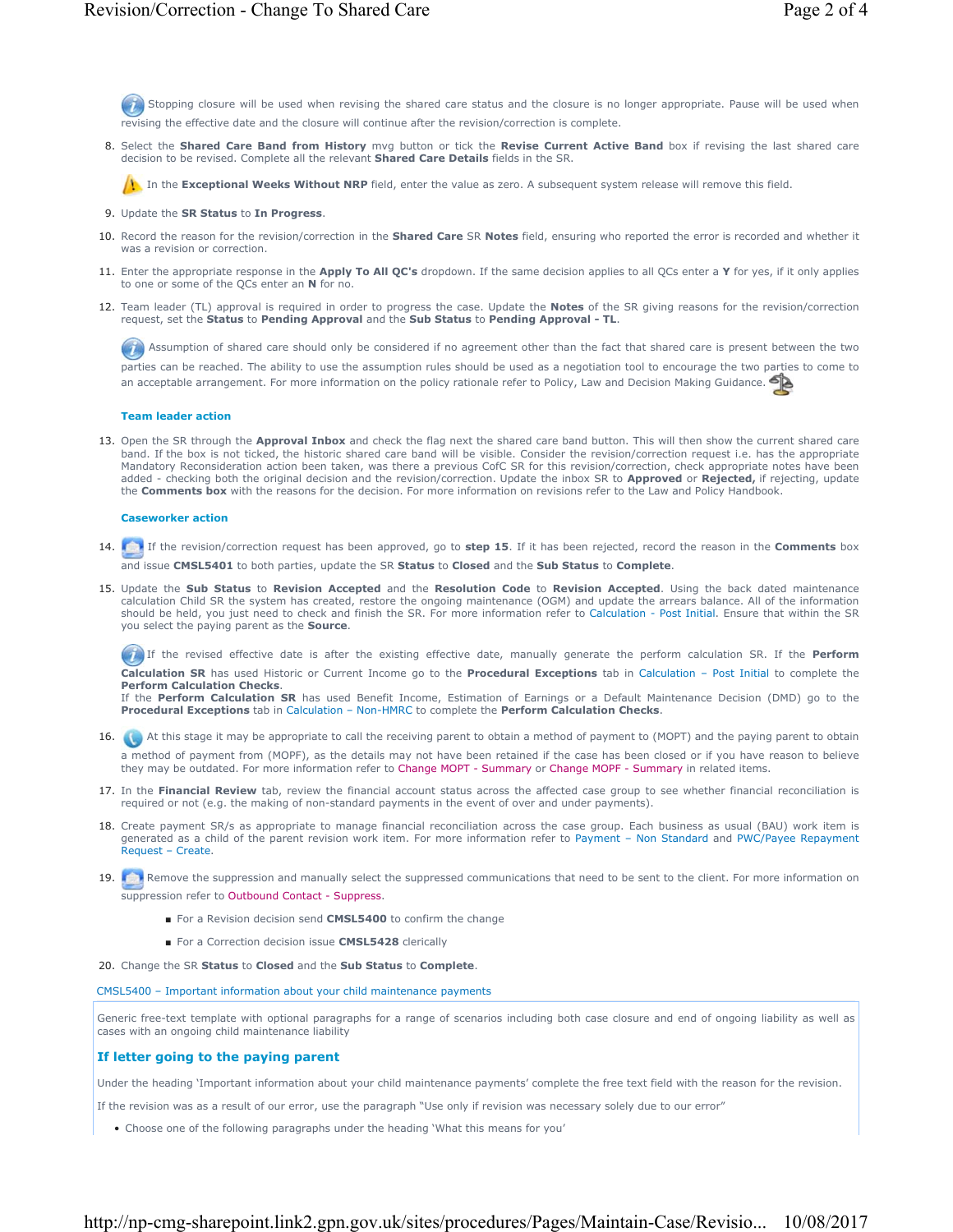- If the revision will result in a change to the maintenance calculation, use the Paragraph 'This revision means your child maintenance payments will change'
- If the revision will not result in a change to the child maintenance calculation, use the paragraph 'This revision will not change your child maintenance payments'
- If the revision will result in case closure, use the paragraph 'This revision means we will close your child maintenance case from' insert the effective date of the change in the freetext field.

Under the same heading, select one of the following where applicable:

- If there is still unpaid child maintenance to pay, use the paragraph 'However, you still have unpaid child maintenance to pay'
- If a future maintenance liability remains, use the paragraph 'We will write to you separately to tell you how this will affect your future child maintenance payments'

Under the heading 'What happens next'

- If the revision will result in a change to the maintenance calculation, use the paragraph 'We will write to you to tell you how we've worked out your new child maintenance amount and what payments you need to make in future'
- If the revision will result in case closure, use the paragraph 'You do not need to make any further child maintenance payments'
- If the revision will affect previously made maintenance payments, use the paragraph 'We will write to you separately to confirm how this revision affects some of the child maintenance payments you have already made'

#### **If letter going to the receiving parnent**

Under the heading 'Important information about your child maintenance payments' complete the free text field with the reason for the revision.

If the revision was as a result of our error, use the paragraph "Use only if revision was necessary solely due to our error"

Choose one of the following paragraphs under the heading 'What this means for you'

- If the revision will result in a change to the maintenance calculation, use the paragraph 'This revision means your child maintenance payments will change'
- If the revision will not result in a change to the child maintenance calculation, use the paragraph 'This revision will not change your child maintenance payments'
- If the revision will result in case closure, use the paragraph 'This revision means we will close your child maintenance case from' insert the effective date of the change in the freetext field.

Under the same heading, select one of the following where applicable:

- If the paying parent still has unpaid child maintenance to pay, use the paragraph 'However, you still have unpaid child maintenance to receive'
- If a future maintenance liability remains, use the paragraph 'We will write to you separately to tell you how this will affect your future child maintenance payments'

Under the heading 'What happens next'

- If the revision will result in a change to the maintenance calculation, use the paragraph 'We will write to you to tell you how we've worked out your new child maintenance amount and what payments you should receive in future'
- If the revision will result in case closure, use the paragraph 'You will no longer receive any ongoing child maintenance payments for the above child'
- If the revision will affect previously made maintenance payments, use the paragraph 'We will write to you separately to confirm how this revision affects some of the child maintenance payments you have already received'

Once completed review the letter to ensure the correct information is provided.

# CMSL5401 – Important information about your child maintenance payments

Generic refuse to revise template with free text and optional paragraphs for any scenario where the request to revise is to be declined and the existing refusal to revise letter (CMSL5971) is not suitable

#### **If letter going to the paying parent**

Under the heading 'what this means for you' complete the free text area, explaining the reason/s for the refusal to revise

- If the refusal to revise results in no change to the maintenance calculation, use the paragraph 'This means your child maintenance payments will not change'
- If the refusal to revise means that the case will not be reopened, use the paragraph 'This means we will not re-open your child maintenance case'
- If the refusal to revise results in no change to the effective date, use the paragraph 'This means we will not change the date on which we closed your child maintenance case'
- If the refusal to revise means that the arrears balance has not changed, use the paragraph 'This means the amount of unpaid child maintenance you must pay has not changed'

## **If letter going to the receivig parent**